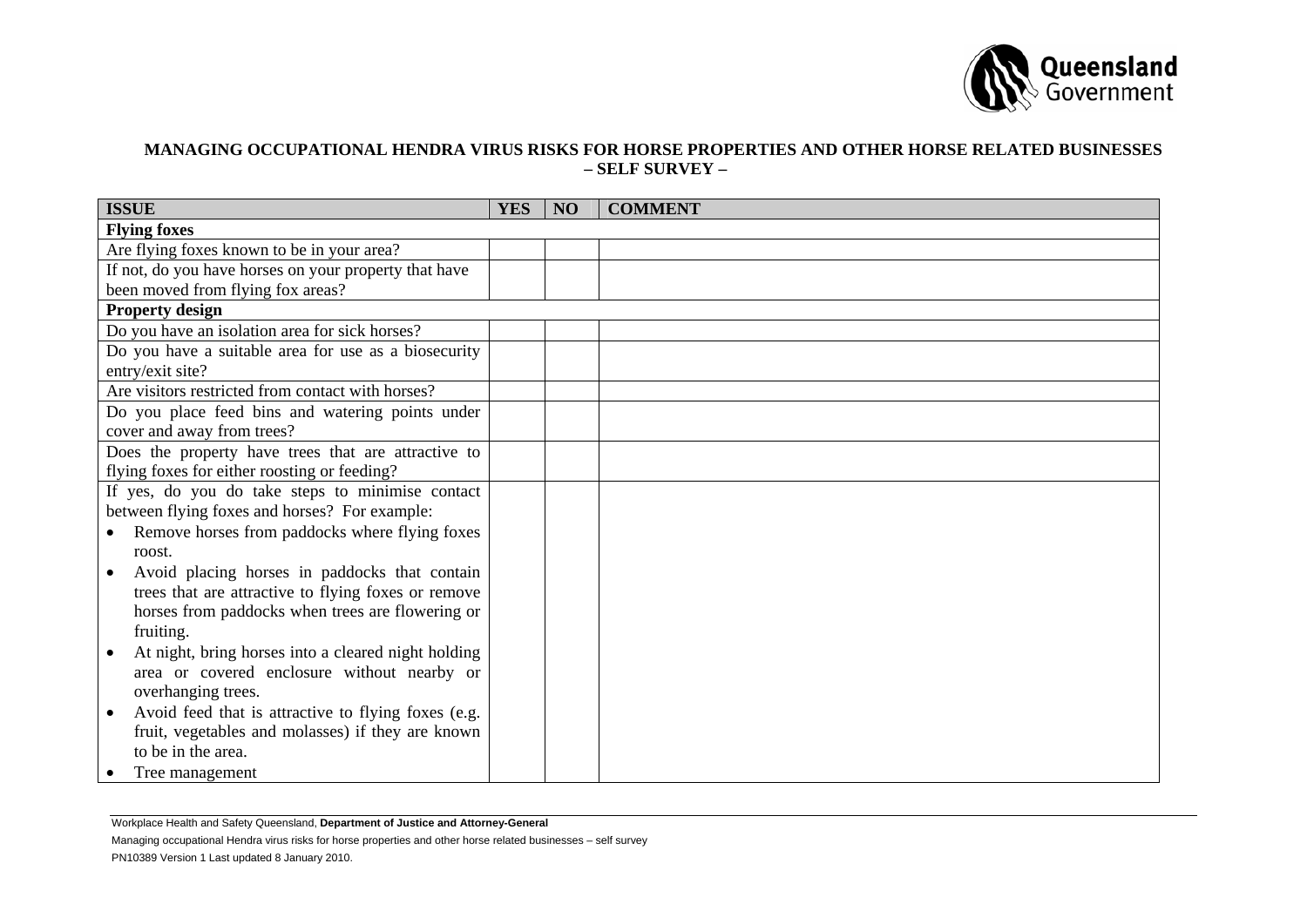| <b>ISSUE</b>                                             | <b>YES</b> | NO | <b>COMMENT</b> |
|----------------------------------------------------------|------------|----|----------------|
| Clear trees that are attractive to flying<br>$\circ$     |            |    |                |
| foxes for roosting or feeding.                           |            |    |                |
| Plant trees that are not attractive to flying<br>$\circ$ |            |    |                |
| foxes for roosting or feeding. *                         |            |    |                |
| To deter roosting, plant single trees or<br>$\circ$      |            |    |                |
| single lines of trees, and clear or avoid                |            |    |                |
| planning groves.                                         |            |    |                |
| Are horses prevented from having nose-to nose            |            |    |                |
| contact with horses on adjoining properties? (e.g.       |            |    |                |
| double fence the boundary or position paddocks away      |            |    |                |
| from the boundary)                                       |            |    |                |
| Do you maintain the yards and stables in a hygienic      |            |    |                |
| condition?                                               |            |    |                |
| Do you provide ready access to hand hygiene              |            |    |                |
| amenities, including in outdoors areas?                  |            |    |                |
| Do you provide showers for workers who have had          |            |    |                |
| contact with sick horses?                                |            |    |                |
| Do you maintain workers' amenities (e.g. bathrooms,      |            |    |                |
| dining areas) in a hygienic condition?                   |            |    |                |
| Hendra virus response plan                               |            |    |                |
| Do you have a Hendra virus response plan?                |            |    |                |
| Is this plan documented?                                 |            |    |                |
| Have you developed supporting policies and               |            |    |                |
| procedures?                                              |            |    |                |
| <b>Training</b>                                          |            |    |                |
| Do you provide Hendra virus information, instruction     |            |    |                |
| and training to workers?                                 |            |    |                |
| Do you keep training records?                            |            |    |                |
| <b>Routine contact with horses</b>                       |            |    |                |
| Do you and your workers routinely perform hand           |            |    |                |
| hygiene after horse contact, after contact with a        |            |    |                |

Workplace Health and Safety Queensland, **Department of Justice and Attorney-General**

Managing occupational Hendra virus risks for horse properties and other horse related businesses – self survey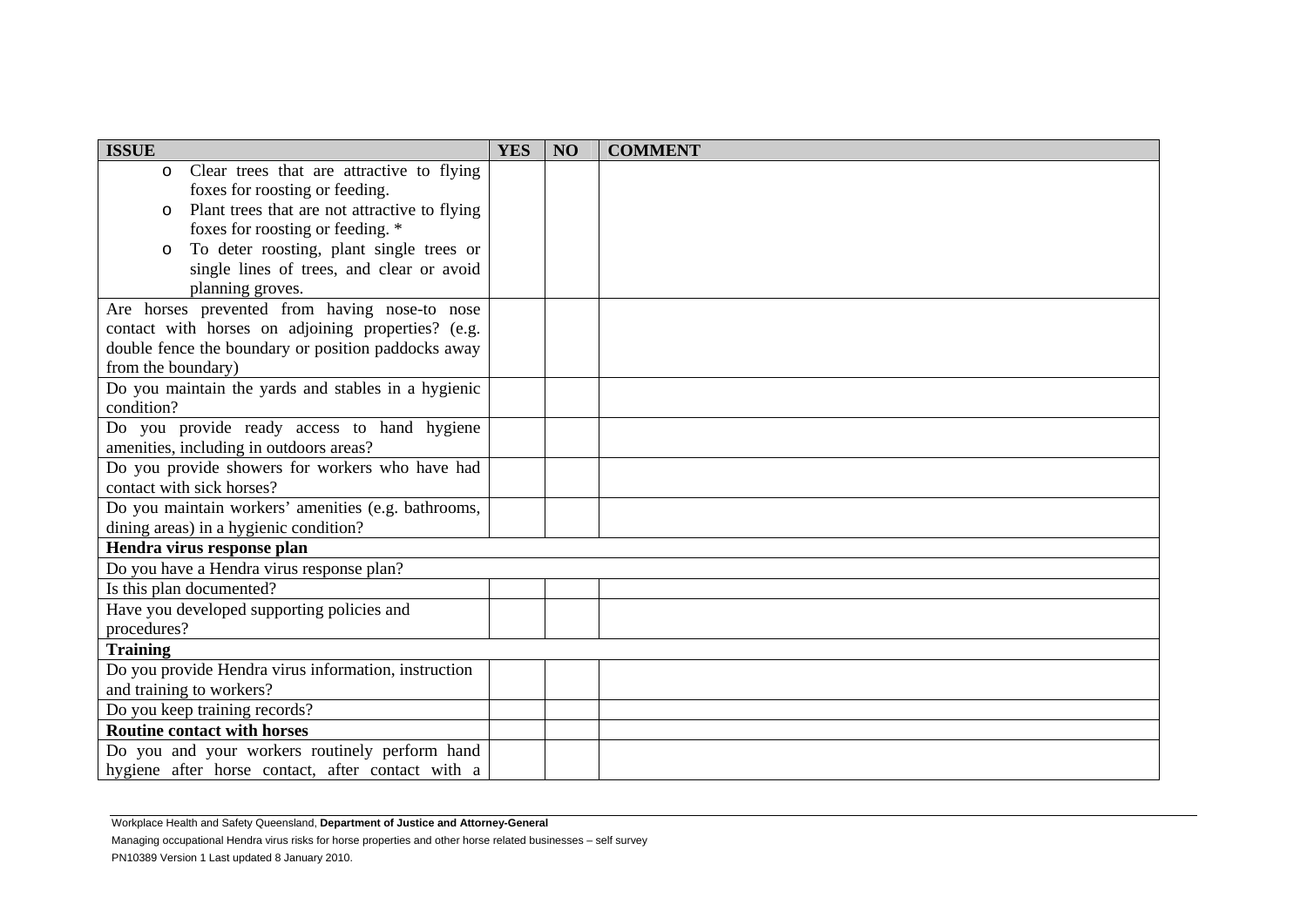| <b>ISSUE</b>                                                  | <b>YES</b> | N <sub>O</sub> | <b>COMMENT</b> |
|---------------------------------------------------------------|------------|----------------|----------------|
| horse's blood and body fluids including nose and              |            |                |                |
| mouth secretions and after handling soiled items and          |            |                |                |
| equipment?                                                    |            |                |                |
| Do you and your workers routinely cover cuts and              |            |                |                |
| abrasions before horse contact?                               |            |                |                |
| Is horse equipment routinely cleaned/disinfected after        |            |                |                |
| use and before use on another horse?                          |            |                |                |
| Do you have a system for the safe handling, use,              |            |                |                |
| transport and disposal of needles, syringes and other         |            |                |                |
| sharps?                                                       |            |                |                |
| Do you dispose of needles and syringes in a rigid             |            |                |                |
| walled, puncture resistant container?                         |            |                |                |
| <b>Higher risk procedures on horses</b>                       |            |                |                |
| Do you and your workers perform higher risk                   |            |                |                |
| procedures on horses such as invasive procedures              |            |                |                |
| involving the nose and mouth (e.g. use of horse gags          |            |                |                |
| and stomach tubes)?                                           |            |                |                |
| If yes, do you and your workers wear:                         |            |                |                |
| particulate respirators (minimum is a disposable<br>$\bullet$ |            |                |                |
| fluid-resistant P2 respirator)                                |            |                |                |
| facial protection (e.g. safety eyewear/face shield)           |            |                |                |
| disposable gloves                                             |            |                |                |
| protective clothing                                           |            |                |                |
| <b>Contact with sick horses</b>                               |            |                |                |
| Are workers instructed to consider the possibility of         |            |                |                |
| Hendra virus when dealing with any sick horse?                |            |                |                |
| Do you isolate sick horses until you have sought a            |            |                |                |
| veterinary opinion?                                           |            |                |                |
| Do you have a system to ensure that contact with sick         |            |                |                |
| horses limited to that which is absolutely necessary?         |            |                |                |
| Do you provide adequate supplies of appropriate               |            |                |                |

Workplace Health and Safety Queensland, **Department of Justice and Attorney-General**

Managing occupational Hendra virus risks for horse properties and other horse related businesses – self survey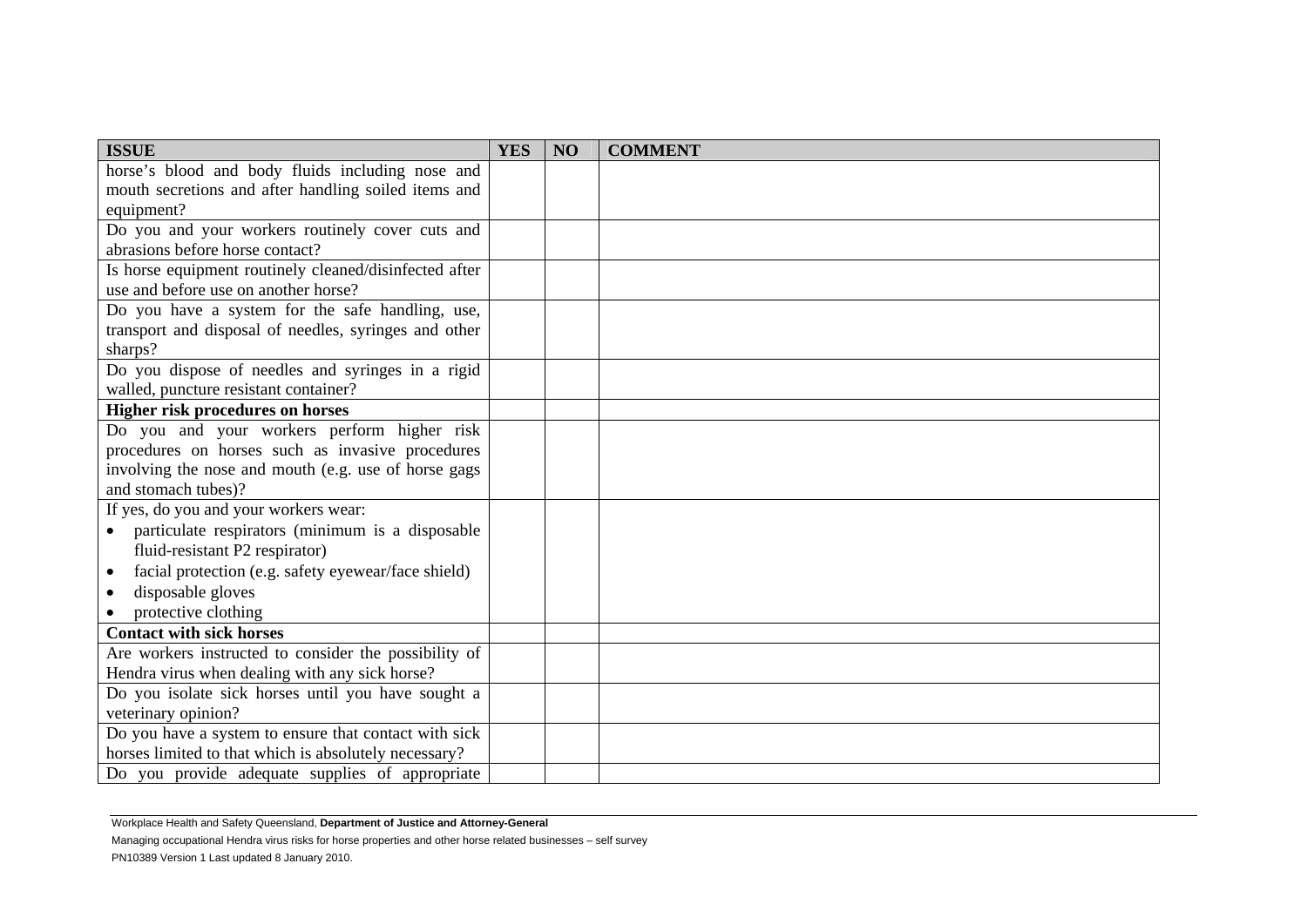| <b>YES</b> | NO | <b>COMMENT</b> |
|------------|----|----------------|
|            |    |                |
|            |    |                |
|            |    |                |
|            |    |                |
|            |    |                |
|            |    |                |
|            |    |                |
|            |    |                |
|            |    |                |
|            |    |                |
|            |    |                |
|            |    |                |
|            |    |                |
|            |    |                |
|            |    |                |
|            |    |                |
|            |    |                |
|            |    |                |
|            |    |                |
|            |    |                |
|            |    |                |
|            |    |                |
|            |    |                |
|            |    |                |
|            |    |                |
|            |    |                |
|            |    |                |
|            |    |                |
|            |    |                |
|            |    |                |

Workplace Health and Safety Queensland, **Department of Justice and Attorney-General**

Managing occupational Hendra virus risks for horse properties and other horse related businesses – self survey